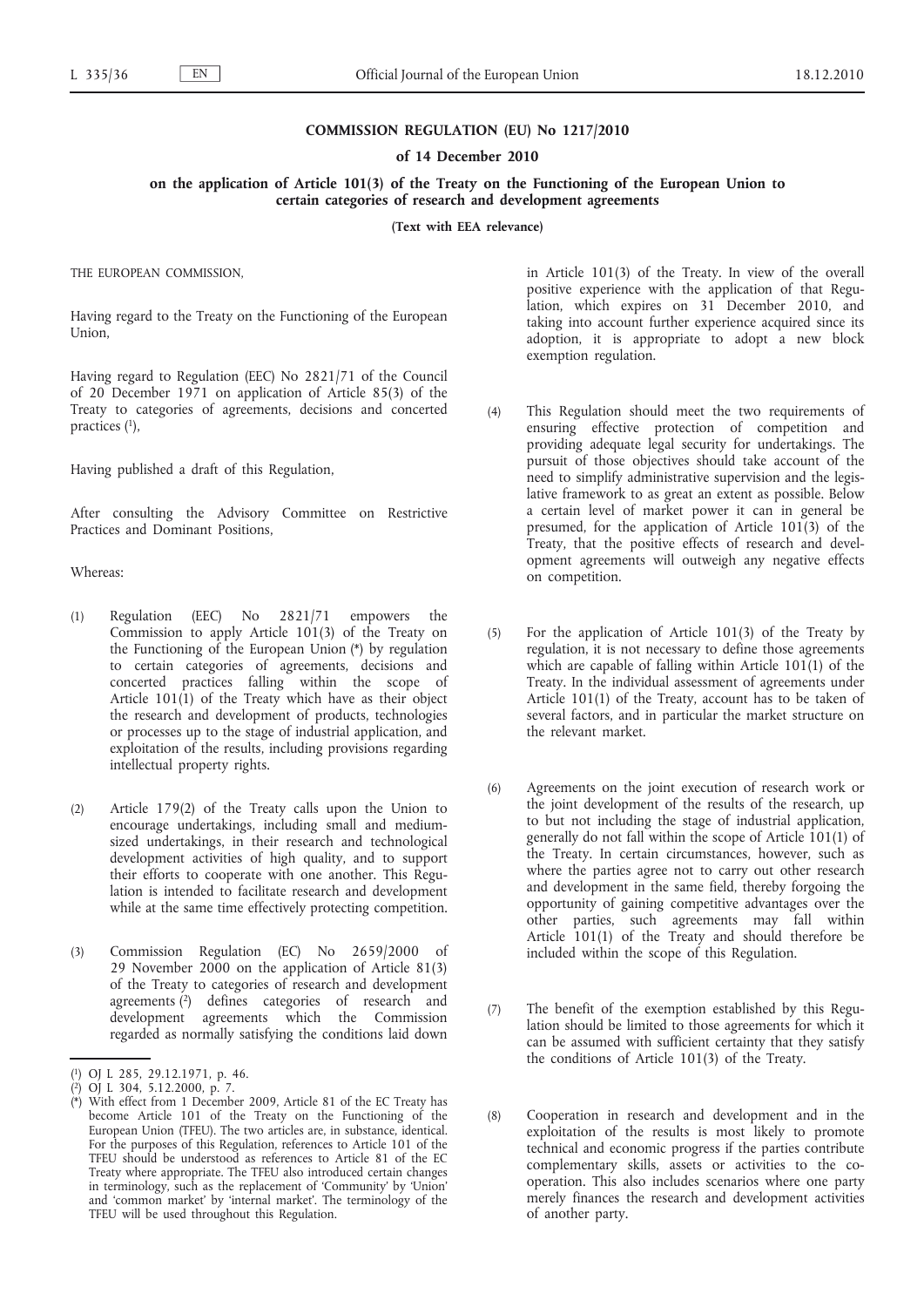- (9) The joint exploitation of results can be considered as the natural consequence of joint research and development. It can take different forms such as manufacture, the exploitation of intellectual property rights that substantially contribute to technical or economic progress, or the marketing of new products.
- (10) Consumers can generally be expected to benefit from the increased volume and effectiveness of research and development through the introduction of new or improved products or services, a quicker launch of those products or services, or the reduction of prices brought about by new or improved technologies or processes.
- (11) In order to justify the exemption, the joint exploitation should relate to products, technologies or processes for which the use of the results of the research and development is decisive. Moreover, all the parties should agree in the research and development agreement that they will all have full access to the final results of the joint research and development, including any arising intellectual property rights and know-how, for the purposes of further research and development and exploitation, as soon as the final results become available. Access to the results should generally not be limited as regards the use of the results for the purposes of further research and development. However, where the parties, in accordance with this Regulation, limit their rights of exploitation, in particular where they specialise in the context of exploitation, access to the results for the purposes of exploitation may be limited accordingly. Moreover, where academic bodies, research institutes or undertakings which supply research and development as a commercial service without normally being active in the exploitation of results participate in research and development, they may agree to use the results of research and development solely for the purpose of further research. Depending on their capabilities and commercial needs, the parties may make unequal contributions to their research and development cooperation. Therefore, in order to reflect, and to make up for, the differences in the value or the nature of the parties' contributions, a research and development agreement benefiting from this Regulation may provide that one party is to compensate another for obtaining access to the results for the purposes of further research or exploitation. However, the compensation should not be so high as to effectively impede such access.
- (12) Similarly, where the research and development agreement does not provide for any joint exploitation of the results, the parties should agree in the research and development agreement to grant each other access to their respective pre-existing know-how, as long as this know-how is indispensable for the purposes of the exploitation of the results by the other parties. The rates of any licence fee charged should not be so high as to effectively impede access to the know-how by the other parties.
- (13) The exemption established by this Regulation should be limited to research and development agreements which

do not afford the undertakings the possibility of eliminating competition in respect of a substantial part of the products, services or technologies in question. It is necessary to exclude from the block exemption agreements between competitors whose combined share of the market for products, services or technologies capable of being improved or replaced by the results of the research and development exceeds a certain level at the time the agreement is entered into. However, there is no presumption that research and development agreements are either caught by Article 101(1) of the Treaty or that they fail to satisfy the conditions of Article 101(3) of the Treaty once the market share threshold set out in this Regulation is exceeded or other conditions of this Regulation are not met. In such cases, an individual assessment of the research and development agreement needs to be conducted under Article 101 of the Treaty.

- (14) In order to ensure the maintenance of effective competition during joint exploitation of the results, provision should be made for the block exemption to cease to apply if the parties' combined share of the market for the products, services or technologies arising out of the joint research and development becomes too great. The exemption should continue to apply, irrespective of the parties' market shares, for a certain period after the commencement of joint exploitation, so as to await stabilisation of their market shares, particularly after the introduction of an entirely new product, and to guarantee a minimum period of return on the investments involved.
- (15) This Regulation should not exempt agreements containing restrictions which are not indispensable to the attainment of the positive effects generated by a research and development agreement. In principle, agreements containing certain types of severe restrictions of competition such as limitations on the freedom of parties to carry out research and development in a field unconnected to the agreement, the fixing of prices charged to third parties, limitations on output or sales, and limitations on effecting passive sales for the contract products or contract technologies in territories or to customers reserved for other parties should be excluded from the benefit of the exemption established by this Regulation irrespective of the market share of the parties. In this context, field of use restrictions do not constitute limitations of output or sales, and also do not constitute territorial or customer restrictions.
- (16) The market share limitation, the non-exemption of certain agreements and the conditions provided for in this Regulation normally ensure that the agreements to which the block exemption applies do not enable the parties to eliminate competition in respect of a substantial part of the products or services in question.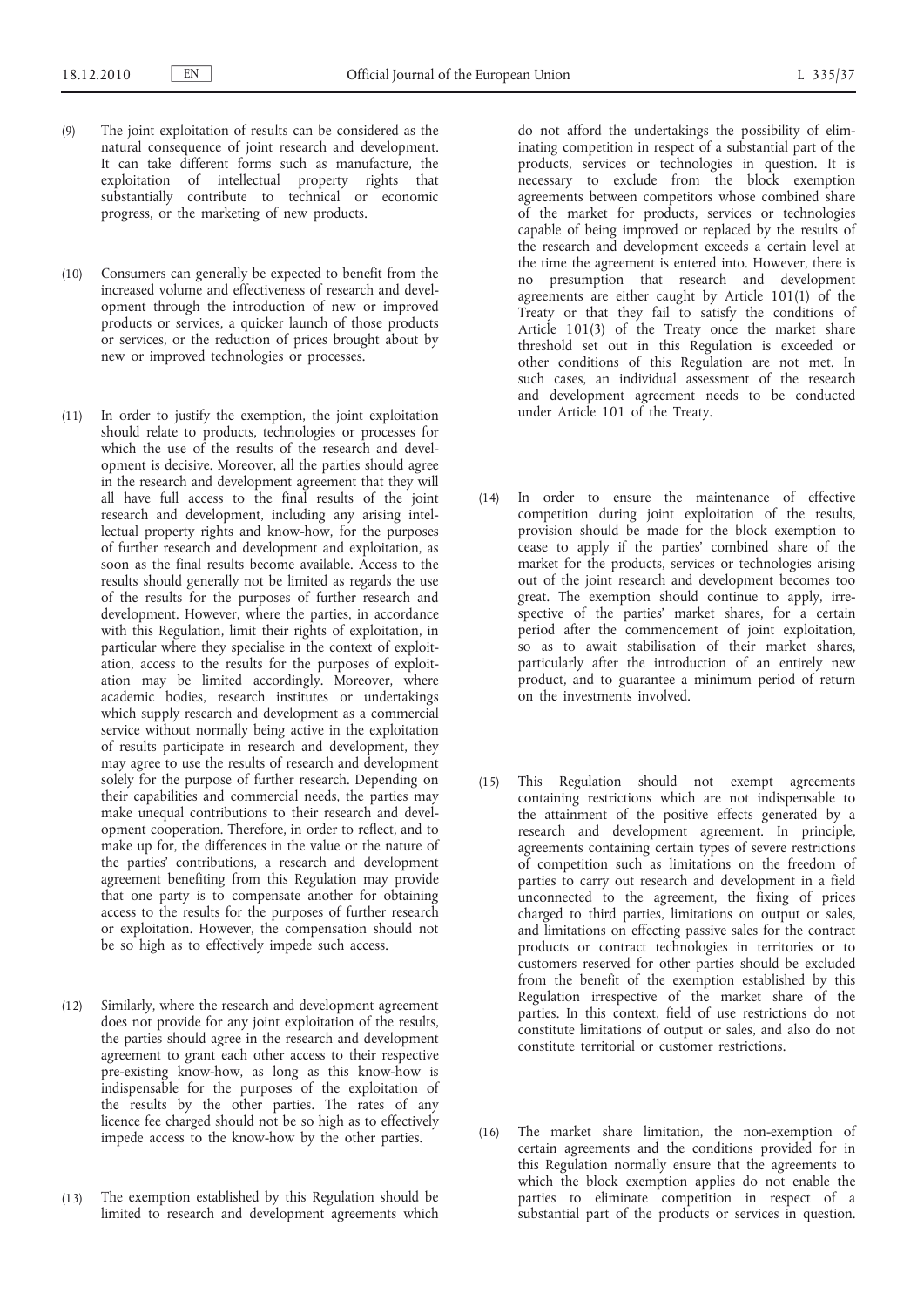- (17) The possibility cannot be ruled out that anti-competitive foreclosure effects may arise where one party finances several research and development projects carried out by competitors with regard to the same contract products or contract technologies, in particular where it obtains the exclusive right to exploit the results vis-à-vis third parties. Therefore the benefit of this Regulation should be conferred on such paid-for research and development agreements only if the combined market share of all the parties involved in the connected agreements, that is to say, the financing party and all the parties carrying out the research and development, does not exceed 25 %.
- (18) Agreements between undertakings which are not competing manufacturers of products, technologies or processes capable of being improved, substituted or replaced by the results of the research and development will only eliminate effective competition in research and development in exceptional circumstances. It is therefore appropriate to enable such agreements to benefit from the exemption established by this Regulation irrespective of market share and to address any exceptional cases by way of withdrawal of its benefit.
- (19) The Commission may withdraw the benefit of this Regulation, pursuant to Article 29(1) of Council Regulation (EC) No 1/2003 of 16 December 2002 on the implementation of the rules on competition laid down in Articles 81 and 82 of the Treaty  $(1)$ , where it finds in a particular case that an agreement to which the exemption provided for in this Regulation applies nevertheless has effects which are incompatible with Article 101(3) of the Treaty.
- (20) The competition authority of a Member State may withdraw the benefit of this Regulation pursuant to Article 29(2) of Regulation (EC) No 1/2003 in respect of the territory of that Member State, or a part thereof where, in a particular case, an agreement to which the exemption established by this Regulation applies nevertheless has effects which are incompatible with Article 101(3) of the Treaty in the territory of that Member State, or in a part thereof, and where such territory has all the characteristics of a distinct geographic market.
- (21) The benefit of this Regulation could be withdrawn pursuant to Article 29 of Regulation (EC) No 1/2003, for example, where the existence of a research and development agreement substantially restricts the scope for third parties to carry out research and development in the relevant field because of the limited research capacity available elsewhere, where because of the particular structure of supply, the existence of the research and development agreement substantially restricts the access of third parties to the market for the contract products or contract technologies, where without any objectively valid reason, the parties do not exploit the results of the joint research and development vis-à-vis third parties, where the contract products or contract technologies are not subject in the whole or a substantial part of

the internal market to effective competition from products, technologies or processes considered by users as equivalent in view of their characteristics, price and intended use, or where the existence of the research and development agreement would restrict competition in innovation or eliminate effective competition in research and development on a particular market.

(22) As research and development agreements are often of a long-term nature, especially where the cooperation extends to the exploitation of the results, the period of validity of this Regulation should be fixed at 12 years,

HAS ADOPTED THIS REGULATION:

# *Article 1*

#### **Definitions**

1. For the purposes of this Regulation, the following definitions shall apply:

- (a) 'research and development agreement' means an agreement entered into between two or more parties which relate to the conditions under which those parties pursue:
	- (i) joint research and development of contract products or contract technologies and joint exploitation of the results of that research and development;
	- (ii) joint exploitation of the results of research and development of contract products or contract technologies jointly carried out pursuant to a prior agreement between the same parties;
	- (iii) joint research and development of contract products or contract technologies excluding joint exploitation of the results;
	- (iv) paid-for research and development of contract products or contract technologies and joint exploitation of the results of that research and development;
	- (v) joint exploitation of the results of paid-for research and development of contract products or contract technologies pursuant to a prior agreement between the same parties; or
	- (vi) paid-for research and development of contract products or contract technologies excluding joint exploitation of the results;
- (b) 'agreement' means an agreement, a decision by an association of undertakings or a concerted practice;

<sup>(</sup> 1) OJ L 1, 4.1.2003, p. 1.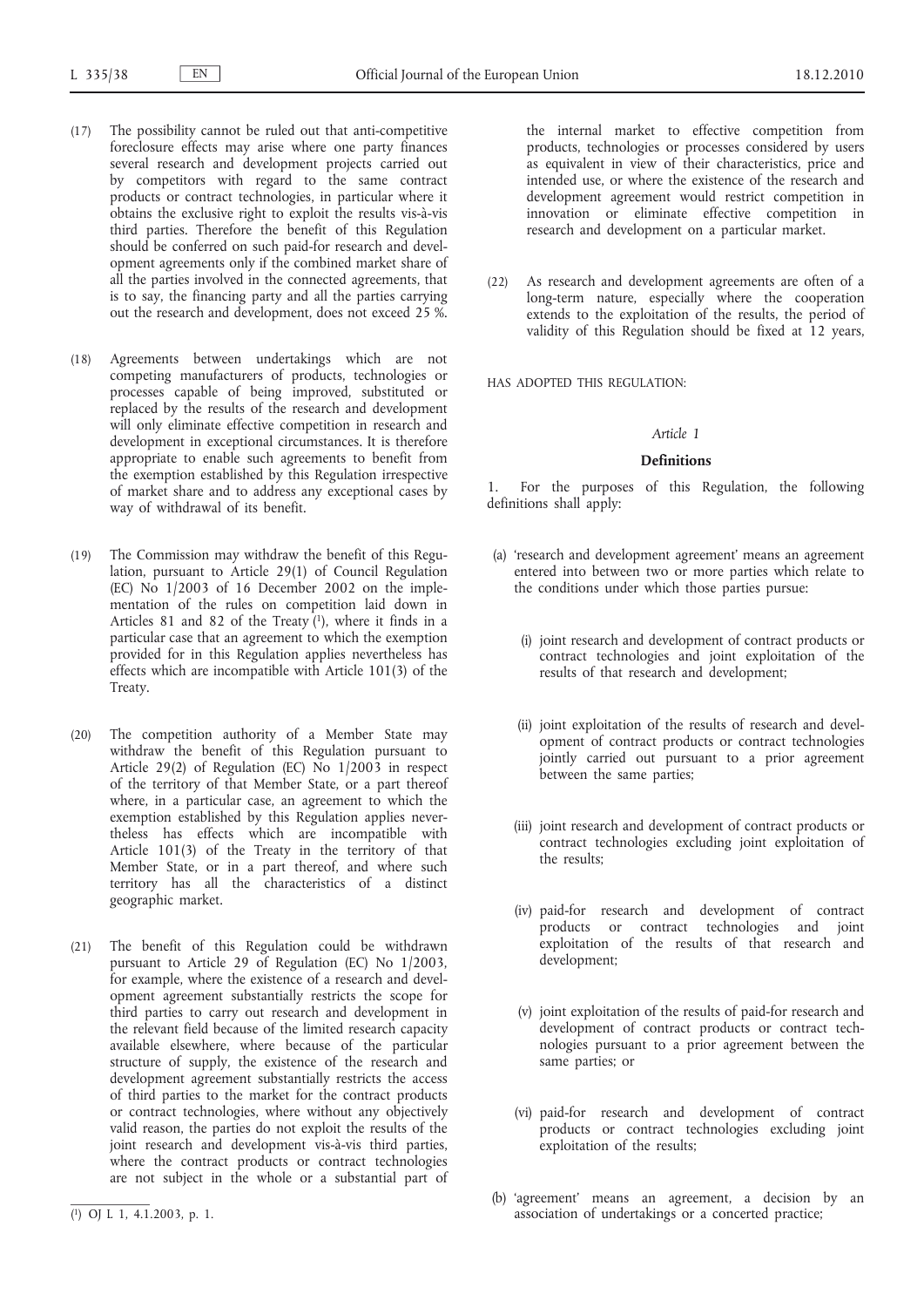- (c) 'research and development' means the acquisition of knowhow relating to products, technologies or processes and the carrying out of theoretical analysis, systematic study or experimentation, including experimental production, technical testing of products or processes, the establishment of the necessary facilities and the obtaining of intellectual property rights for the results;
- (d) 'product' means a good or a service, including both intermediary goods or services and final goods or services;
- (e) 'contract technology' means a technology or process arising out of the joint research and development;
- (f) 'contract product' means a product arising out of the joint research and development or manufactured or provided applying the contract technologies;
- (g) 'exploitation of the results' means the production or distribution of the contract products or the application of the contract technologies or the assignment or licensing of intellectual property rights or the communication of knowhow required for such manufacture or application:
- (h) 'intellectual property rights' means intellectual property rights, including industrial property rights, copyright and neighbouring rights;
- (i) 'know-how' means a package of non-patented practical information, resulting from experience and testing, which is secret, substantial and identified;
- (j) 'secret', in the context of know-how, means that the knowhow is not generally known or easily accessible;
- (k) 'substantial', in the context of know-how, means that the know-how is significant and useful for the manufacture of the contract products or the application of the contract technologies;
- (l) 'identified', in the context of know-how, means that the know-how is described in a sufficiently comprehensive manner so as to make it possible to verify that it fulfils the criteria of secrecy and substantiality;
- (m) 'joint', in the context of activities carried out under a research and development agreement, means activities where the work involved is:
	- (i) carried out by a joint team, organisation or undertaking;
	- (ii) jointly entrusted to a third party; or
	- (iii) allocated between the parties by way of specialisation in the context of research and development or exploitation;
- (n) 'specialisation in the context of research and development' means that each of the parties is involved in the research and development activities covered by the research and development agreement and they divide the research and development work between them in any way that they consider most appropriate; this does not include paid-for research and development;
- (o) 'specialisation in the context of exploitation' means that the parties allocate between them individual tasks such as production or distribution, or impose restrictions upon each other regarding the exploitation of the results such as restrictions in relation to certain territories, customers or fields of use; this includes a scenario where only one party produces and distributes the contract products on the basis of an exclusive licence granted by the other parties;
- (p) 'paid-for research and development' means research and development that is carried out by one party and financed by a financing party;
- (q) 'financing party' means a party financing paid-for research and development while not carrying out any of the research and development activities itself;
- (r) 'competing undertaking' means an actual or potential competitor;
- (s) 'actual competitor' means an undertaking that is supplying a product, technology or process capable of being improved, substituted or replaced by the contract product or the contract technology on the relevant geographic market;
- (t) 'potential competitor' means an undertaking that, in the absence of the research and development agreement, would, on realistic grounds and not just as a mere theoretical possibility, in case of a small but permanent increase in relative prices be likely to undertake, within not more than 3 years, the necessary additional investments or other necessary switching costs to supply a product, technology or process capable of being improved, substituted or replaced by the contract product or contract technology on the relevant geographic market;
- (u) 'relevant product market' means the relevant market for the products capable of being improved, substituted or replaced by the contract products;
- (v) 'relevant technology market' means the relevant market for the technologies or processes capable of being improved, substituted or replaced by the contract technologies.

2. For the purposes of this Regulation, the terms 'undertaking' and 'party' shall include their respective connected undertakings.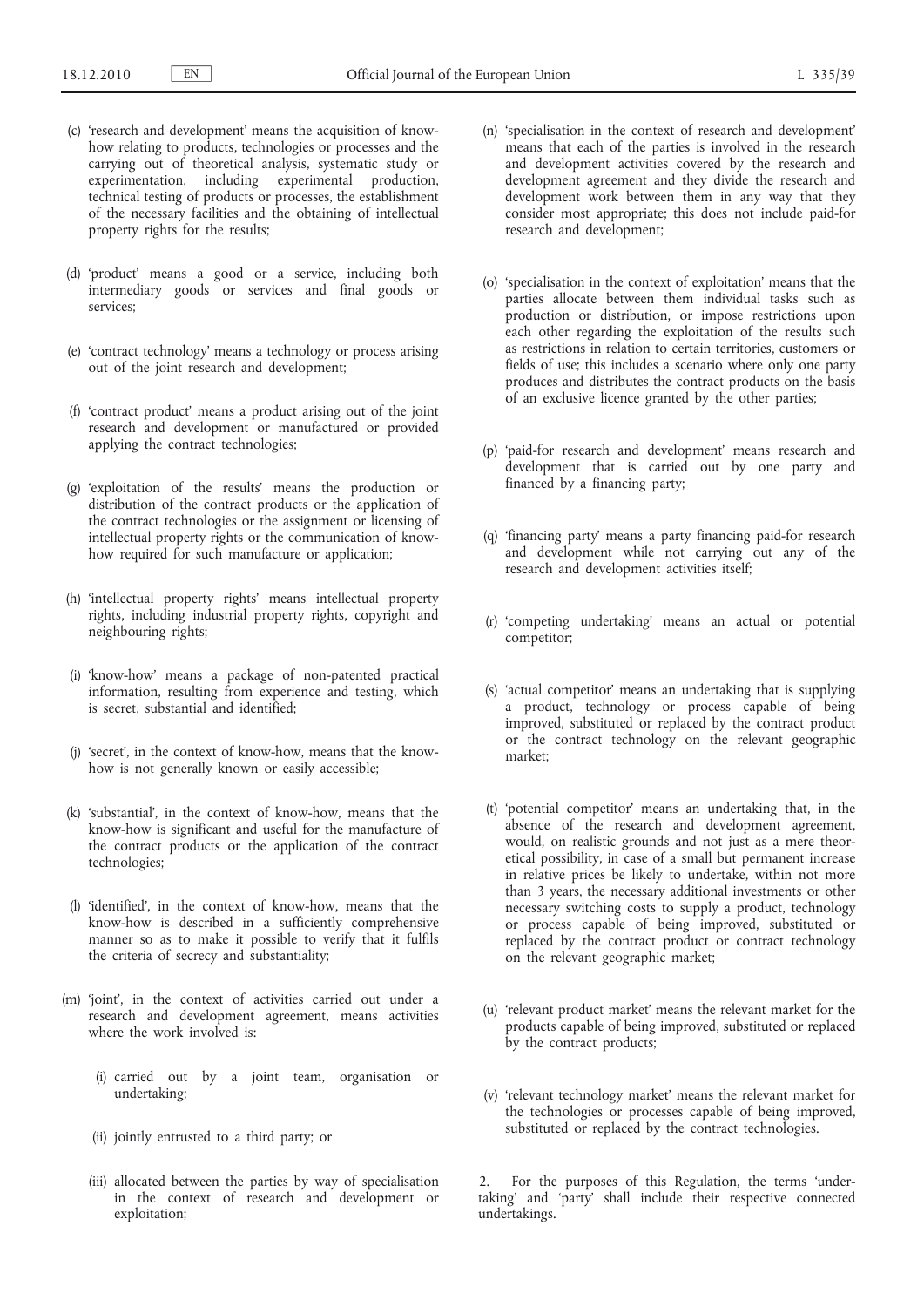'Connected undertakings' means:

- (a) undertakings in which a party to the research and development agreement, directly or indirectly:
	- (i) has the power to exercise more than half the voting rights;
	- (ii) has the power to appoint more than half the members of the supervisory board, board of management or bodies legally representing the undertaking; or
	- (iii) has the right to manage the undertaking's affairs;
- (b) undertakings which directly or indirectly have, over a party to the research and development agreement, the rights or powers listed in point (a);
- (c) undertakings in which an undertaking referred to in point (b) has, directly or indirectly, the rights or powers listed in point (a);
- (d) undertakings in which a party to the research and development agreement together with one or more of the undertakings referred to in points (a), (b) or (c), or in which two or more of the latter undertakings, jointly have the rights or powers listed in point (a);
- (e) undertakings in which the rights or the powers listed in point (a) are jointly held by:
	- (i) parties to the research and development agreement or their respective connected undertakings referred to in points (a) to (d); or
	- (ii) one or more of the parties to the research and development agreement or one or more of their connected undertakings referred to in points (a) to (d) and one or more third parties.

#### *Article 2*

## **Exemption**

1. Pursuant to Article 101(3) of the Treaty and subject to the provisions of this Regulation, it is hereby declared that Article 101(1) of the Treaty shall not apply to research and development agreements.

This exemption shall apply to the extent that such agreements contain restrictions of competition falling within the scope of Article 101(1) of the Treaty.

2. The exemption provided for in paragraph 1 shall apply to research and development agreements containing provisions which relate to the assignment or licensing of intellectual property rights to one or more of the parties or to an entity the parties establish to carry out the joint research and development, paid-for research and development or joint exploitation, provided that those provisions do not constitute the primary object of such agreements, but are directly related to and necessary for their implementation.

#### *Article 3*

### **Conditions for exemption**

The exemption provided for in Article 2 shall apply subject to the conditions set out in paragraphs 2 to 5.

The research and development agreement must stipulate that all the parties have full access to the final results of the joint research and development or paid-for research and development, including any resulting intellectual property rights and know-how, for the purposes of further research and development and exploitation, as soon as they become available. Where the parties limit their rights of exploitation in accordance with this Regulation, in particular where they specialise in the context of exploitation, access to the results for the purposes of exploitation may be limited accordingly. Moreover, research institutes, academic bodies, or undertakings which supply research and development as a commercial service without normally being active in the exploitation of results may agree to confine their use of the results for the purposes of further research. The research and development agreement may foresee that the parties compensate each other for giving access to the results for the purposes of further research or exploitation, but the compensation must not be so high as to effectively impede such access.

Without prejudice to paragraph 2, where the research and development agreement provides only for joint research and development or paid-for research and development, the research and development agreement must stipulate that each party must be granted access to any pre-existing know-how of the other parties, if this know-how is indispensable for the purposes of its exploitation of the results. The research and development agreement may foresee that the parties compensate each other for giving access to their pre-existing know-how, but the compensation must not be so high as to effectively impede such access.

Any joint exploitation may only pertain to results which are protected by intellectual property rights or constitute knowhow and which are indispensable for the manufacture of the contract products or the application of the contract technologies.

Parties charged with the manufacture of the contract products by way of specialisation in the context of exploitation must be required to fulfil orders for supplies of the contract products from the other parties, except where the research and development agreement also provides for joint distribution within the meaning of point (m)(i) or (ii) of Article 1(1) or where the parties have agreed that only the party manufacturing the contract products may distribute them.

#### *Article 4*

### **Market share threshold and duration of exemption**

Where the parties are not competing undertakings, the exemption provided for in Article 2 shall apply for the duration of the research and development. Where the results are jointly exploited, the exemption shall continue to apply for 7 years from the time the contract products or contract technologies are first put on the market within the internal market.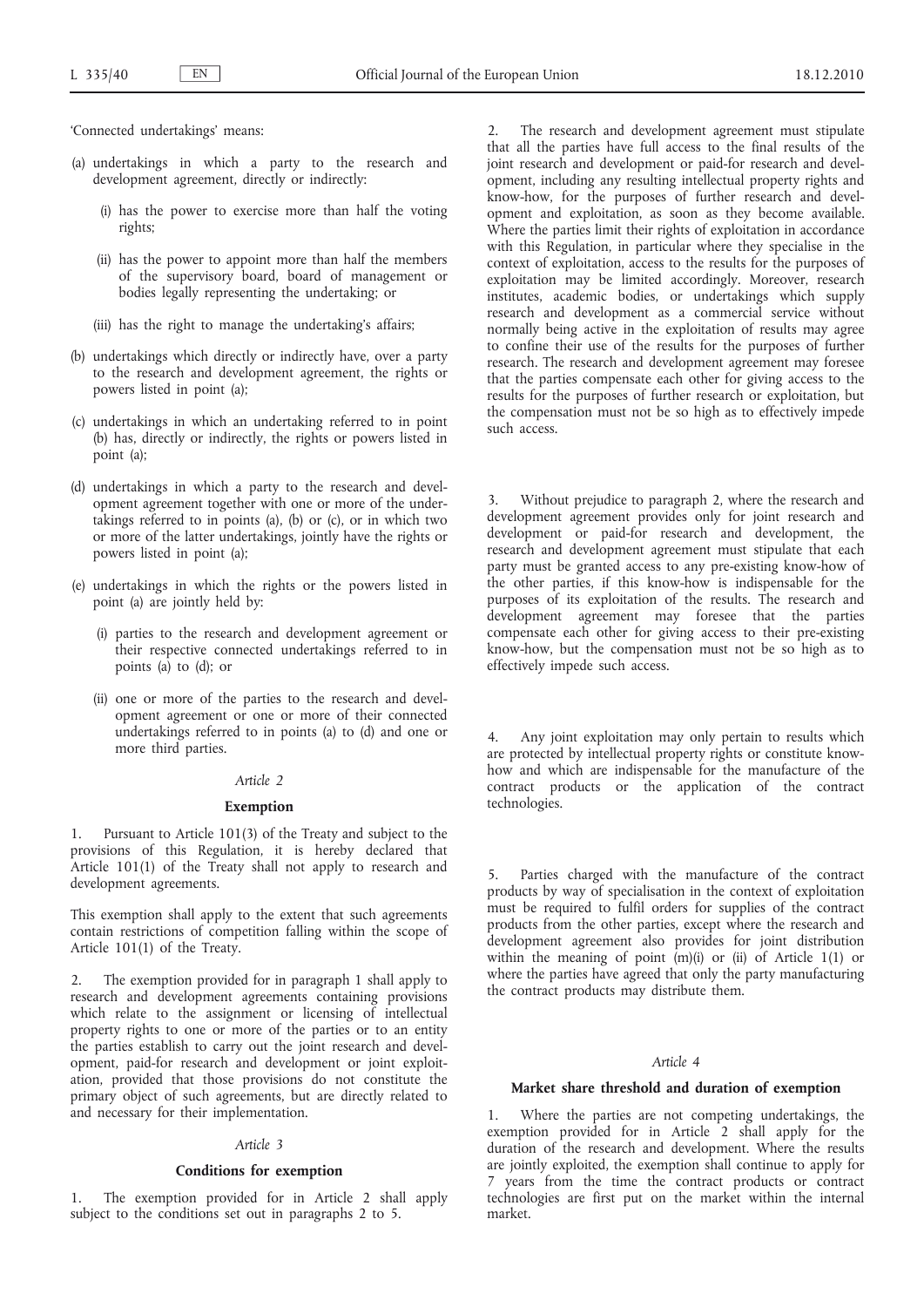Where two or more of the parties are competing undertakings, the exemption provided for in Article 2 shall apply for the period referred to in paragraph 1 of this Article only if, at the time the research and development agreement is entered into:

- (a) in the case of research and development agreements referred to in point (a)(i), (ii) or (iii) of Article  $1(1)$ , the combined market share of the parties to a research and development agreement does not exceed 25 % on the relevant product and technology markets; or
- (b) in the case of research and agreements referred to in point (a)(iv), (v) or (vi) of Article  $1(1)$ , the combined market share of the financing party and all the parties with which the financing party has entered into research and development agreements with regard to the same contract products or contract technologies, does not exceed 25 % on the relevant product and technology markets.

After the end of the period referred to in paragraph 1, the exemption shall continue to apply as long as the combined market share of the parties does not exceed 25 % on the relevant product and technology markets.

### *Article 5*

## **Hardcore restrictions**

The exemption provided for in Article 2 shall not apply to research and development agreements which, directly or indirectly, in isolation or in combination with other factors under the control of the parties, have as their object any of the following:

- (a) the restriction of the freedom of the parties to carry out research and development independently or in cooperation with third parties in a field unconnected with that to which the research and development agreement relates or, after the completion of the joint research and development or the paid-for research and development, in the field to which it relates or in a connected field;
- (b) the limitation of output or sales, with the exception of:
	- (i) the setting of production targets where the joint exploitation of the results includes the joint production of the contract products;
	- (ii) the setting of sales targets where the joint exploitation of the results includes the joint distribution of the contract products or the joint licensing of the contract technologies within the meaning of point  $(m)(i)$  or (ii) of Article 1(1);
	- (iii) practices constituting specialisation in the context of exploitation; and
	- (iv) the restriction of the freedom of the parties to manufacture, sell, assign or license products, technologies or processes which compete with the contract products or contract technologies during the period for which the parties have agreed to jointly exploit the results;
- (c) the fixing of prices when selling the contract product or licensing the contract technologies to third parties, with the exception of the fixing of prices charged to immediate customers or the fixing of licence fees charged to immediate licensees where the joint exploitation of the results includes the joint distribution of the contract products or the joint licensing of the contract technologies within the meaning of point (m)(i) or (ii) of Article 1(1);
- (d) the restriction of the territory in which, or of the customers to whom, the parties may passively sell the contract products or license the contract technologies, with the exception of the requirement to exclusively license the results to another party;
- (e) the requirement not to make any, or to limit, active sales of the contract products or contract technologies in territories or to customers which have not been exclusively allocated to one of the parties by way of specialisation in the context of exploitation;
- (f) the requirement to refuse to meet demand from customers in the parties' respective territories, or from customers otherwise allocated between the parties by way of specialisation in the context of exploitation, who would market the contract products in other territories within the internal market;
- (g) the requirement to make it difficult for users or resellers to obtain the contract products from other resellers within the internal market.

## *Article 6*

## **Excluded restrictions**

The exemption provided for in Article 2 shall not apply to the following obligations contained in research and development agreements:

- (a) the obligation not to challenge after completion of the research and development the validity of intellectual property rights which the parties hold in the internal market and which are relevant to the research and development or, after the expiry of the research and development agreement, the validity of intellectual property rights which the parties hold in the internal market and which protect the results of the research and development, without prejudice to the possibility to provide for termination of the research and development agreement in the event of one of the parties challenging the validity of such intellectual property rights;
- (b) the obligation not to grant licences to third parties to manufacture the contract products or to apply the contract technologies unless the agreement provides for the exploitation of the results of the joint research and development or paid-for research and development by at least one of the parties and such exploitation takes place in the internal market vis-à-vis third parties.